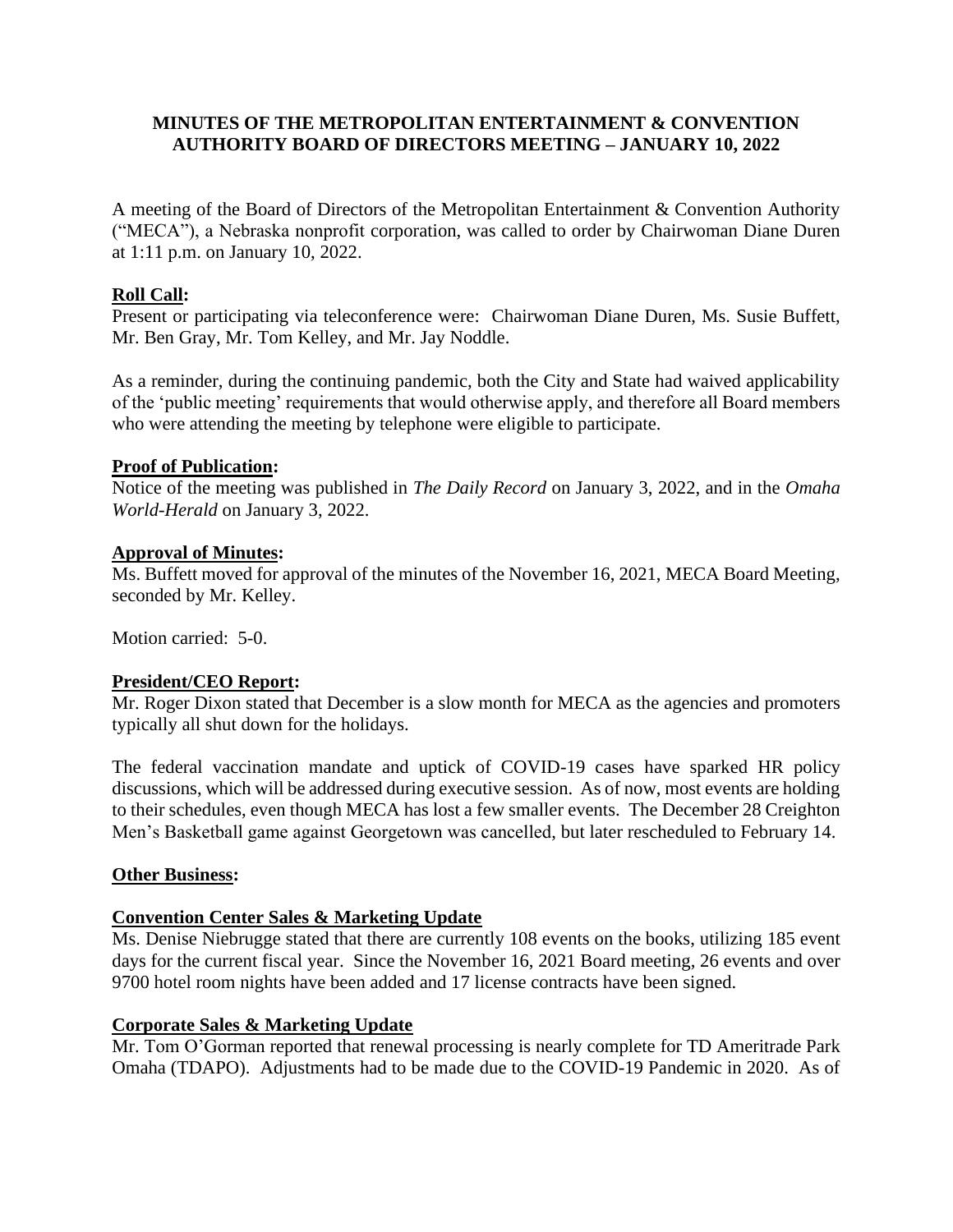today, there are 303 seats that did not renew their agreement. The next step will be to process relocation requests and then fill the available seats.

Tickets for the NCAA Women's Volleyball National Championship went on sale today to Lincoln seat holders as well as MECA club seat holders. There were some issues with fans who did not get the seats they expected.

Sponsorship renewals are being finalized, two of which are already out to contract for renewal. Mr. O'Gorman believes new agreements will be signed soon for the two open sponsorships.

The future outlook looks positive as bookings continue into 2022 and 2023. There will be some exciting news to share in February and March.

### **Operations & IT Update**

Mr. Kevin Raymond stated that a slower event schedule has allowed staff to relax and regroup for what looks to be a busy new year.

Focus continues on hiring and some new approaches have been tried which have yielded better responses from job candidates. There will be another job fair scheduled in February for event staff.

The replacement of arena seats was briefly delayed due to the holidays and a COVID-19 outbreak with the entire installation crew. This project is on track to be completed in February.

The order for security barriers went to Kiewit at the beginning of December. The order was placed after finalizing a few small designs changes with engineering. Mr. Raymond is confident that MECA will meet the goal having them installed at the stadium from March to May, moving over to the CHI Health Center Omaha (CHIHCO) in July.

Discussions continue with Charles Schwab Corporation in rebranding TDAPO. A bid will be released today for exterior signage and will be brought to the Board next month for approval. MECA has received all the information for logo specifications and feels a significant portion of this work can be completed before the start of the Men's College World Series (CWS).

Chairwoman Duren inquired if MECA had experienced any supply chain issues for the rebranding effort. Mr. Raymond responded that there is a signage company located in Omaha that has a large stockpile of material and believes there would not be an issue if MECA works with them.

### **Levy Food & Beverage Update**

Ms. Chris VanDorn reported that in addition to all the December calendar events, Levy has had several menu tastings with groups for upcoming events. The sales and culinary teams continue to do a great job presenting options to potential clients while navigating pricing and availability of items in the current market.

Levy continues to work ahead anticipating supply chain issues. Most recently, a number of suppliers have sent out notifications that they have permanently stopped producing previously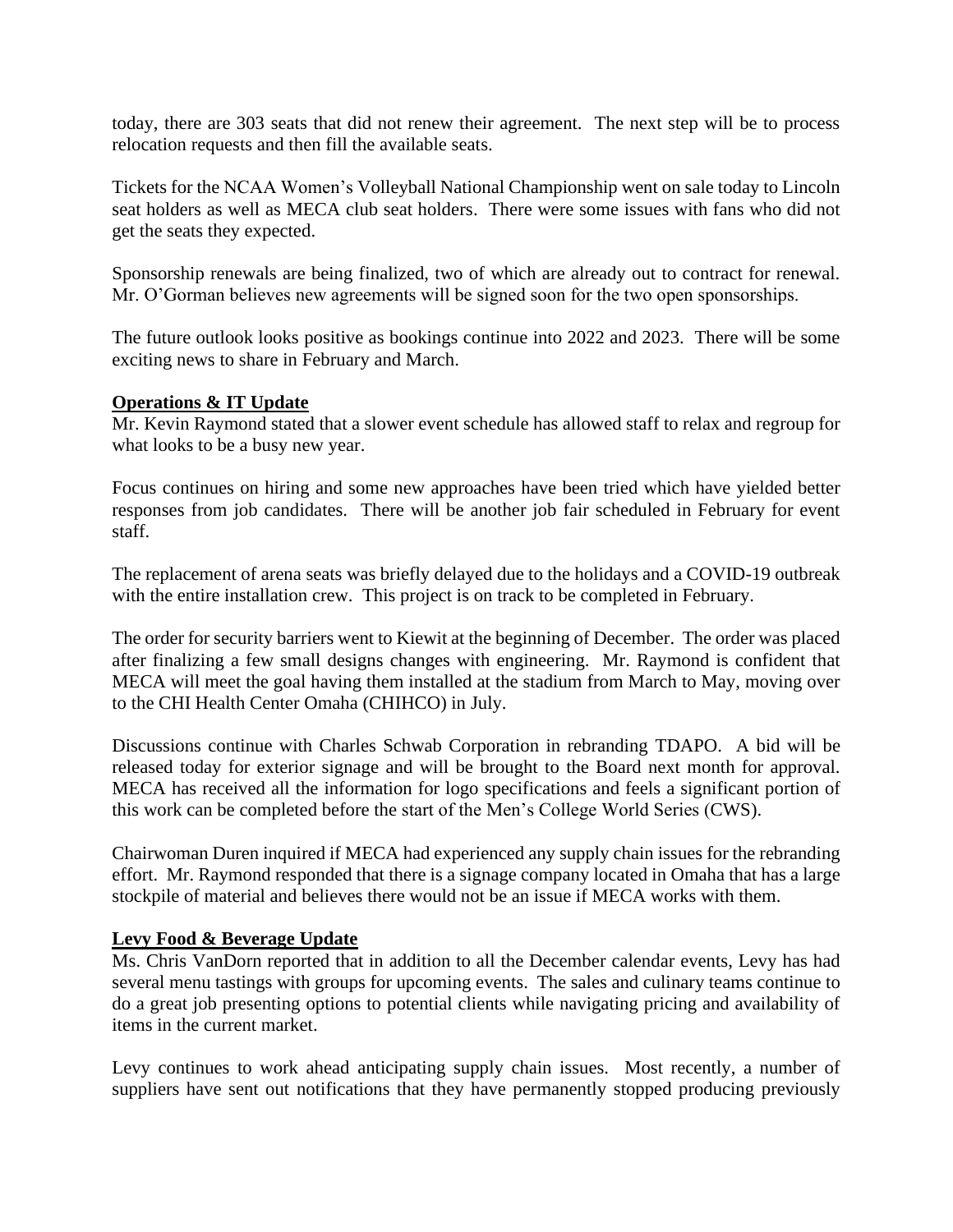purchased items. There have been numerous times that Levy is not aware an item has been shorted in an order until the delivery arrives. Most of the time substitutions are seamless with no impact to guests. But more recently some of the supply chain issues have created minor changes in operations. Levy's purchasing team is currently working nonstop on finding substitutions or alternatives when possible and placing orders sooner so necessary adjustments can be made. There may be times when Levy will temporarily have to remove items from the menu until they become available again.

Chairwomen Duren asked if there are certain food items that are more difficult than others to get. Ms. VanDorn responded, that yes, a lot of special-order items, such as appetizers and desserts, are sparse. Items that have been popular, especially on the group sales side, are no longer being produced. Although some maybe permanent changes, there is a possibility that items will become available again once manufacturing and staffing have been restored at those locations.

### **Public Relations Update**

Ms. Kristyna Engdahl stated concerts continue to be announced, which has been helpful for CHI Health Center Omaha's publicity. In November, media monitoring caught 881 mentions for a reach of 946 million people. That resulted in an estimated publicity value of about \$8 million with the highest reach occurring on *Yahoo News*, *Omaha.com* and even *People.com*. It is likely December will look very similar.

MECA regularly receives questions about whether or not a concert will have entrant requirements, and what exactly a 'health check' means. A quick FAQ was designed and placed on the CHIHCO home page with drop down sections about, in general, which tests are accepted and testing window requirements. Guests are encouraged to monitor their email account and MECA's social media for evolving conditions as any show is subject to change.

Also in December, the Charles Schwab Corporation made the official announcement about TDAPO rebranding. MECA helped to coordinate local efforts with Charles Schwab focusing on national outreach. As with any name change, growing pains are to be expected, but MECA will launch a social media awareness campaign as the Men's College World Series approaches.

Chairwoman Duren inquired if *Pollstar Magazine* had published venue rankings, and if so, how did CHIHCO finish. Mr. Dixon responded that at year-end, CHIHCO was ranked 28 out of the top 200 venues.

## **Committee Updates:**

## **Internal Governance Committee**

Mr. Tom Kelley reported that the Internal Governance Committee met on Thursday, January 6, 2022, at MECA's offices. In attendance were Chairwoman Duren, Mr. Bob Freeman, Mr. Tom Kelley, Mr. Roger Dixon, Ms. Diane Mills, and Mr. Stephen Curtis, City of Omaha Finance Director.

The Committee reviewed the October Financial Statements. After overviews from and discussions with Ms. Mills, the Committee found the report to be reasonable compared to plan and prior periods, and consistent with standard MECA accounting practices.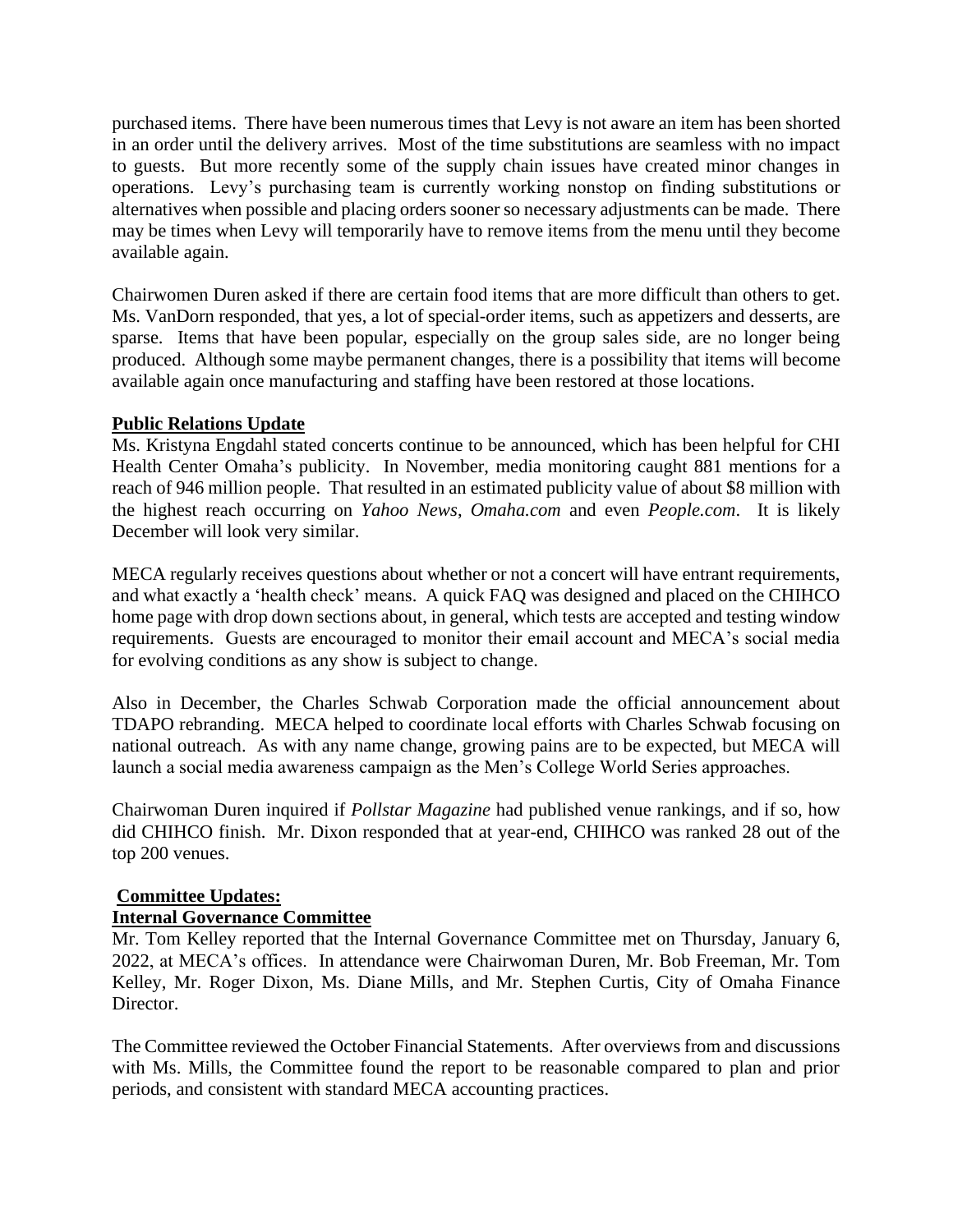In addition, the Committee reviewed the Fiscal Year 2021 Audit Report, which was found to be an unqualified opinion.

### **Real Estate Committee**

Mr. Jay Noddle stated that since the last Board meeting on November 16, 2021 arrangements for parking, trucks and new developments have all progressed. Omaha can look forward to an active and exciting year with new projects starting in the downtown area in 2022.

### **Year End Presentation**

Ms. Diane Mills presented the financial results for Fiscal Year 2020-2021, which ended on June 30, 2021.

Much like the year before, the last fiscal year experienced significant impact from the COVID-19 pandemic. While some larger events were able to resume or reschedule in a limited capacity such as Creighton Men's Basketball and the U.S. Olympic Swim Trials, business was mostly limited during the first three quarters of Fiscal 2020-2021.

Given its size and ability to accommodate social distancing, the convention center welcomed an uptick in activity during the fourth fiscal quarter. The end of the fiscal year also brought the return of the NCAA Men's College World Series to TD Ameritrade Park Omaha.

However, Fiscal 2020-2021 was largely spent cutting discretionary spending and renegotiating contracts, while advocating and applying for various federal assistance and grant programs, specifically, those intended for struggling businesses and live event venues. Ultimately, those dollars enabled MECA to invest in employee retention and enhanced sanitization technology, among other allowable operating costs.

Events continued to fall off the calendar during much of the last fiscal year, coinciding with the implementation of statewide restrictions based upon a venue's capacity. MECA submitted dozens of large event applications for every gathering exceeding 1000 people, while assuring ongoing compliance with the Douglas County Health Department's various Directed Health Measures (DHMs).

Throughout the winter and spring, DHMs required safety measures such as six feet of distance between guests and conformity with the City of Omaha's mask ordinance. For much of Fiscal 2020-2021, MECA also facilitated body-temperature checks for both staff and visiting guests.

However, due to a lack of nationally touring events and reduced seating capacities, MECA opted to offer money back to its premium seating holders – resulting in a 49% decline of premium seating revenues and advertising sponsorships. Downtime was dedicated to enhanced sanitizing efforts and building maintenance.

Along with ongoing re-examination of spending and budget necessities, MECA also participated in meetings with city, state and even federal leaders, shedding light on COVID-19's financial impact on the live events industry, while providing insight about its direct lifeline to the local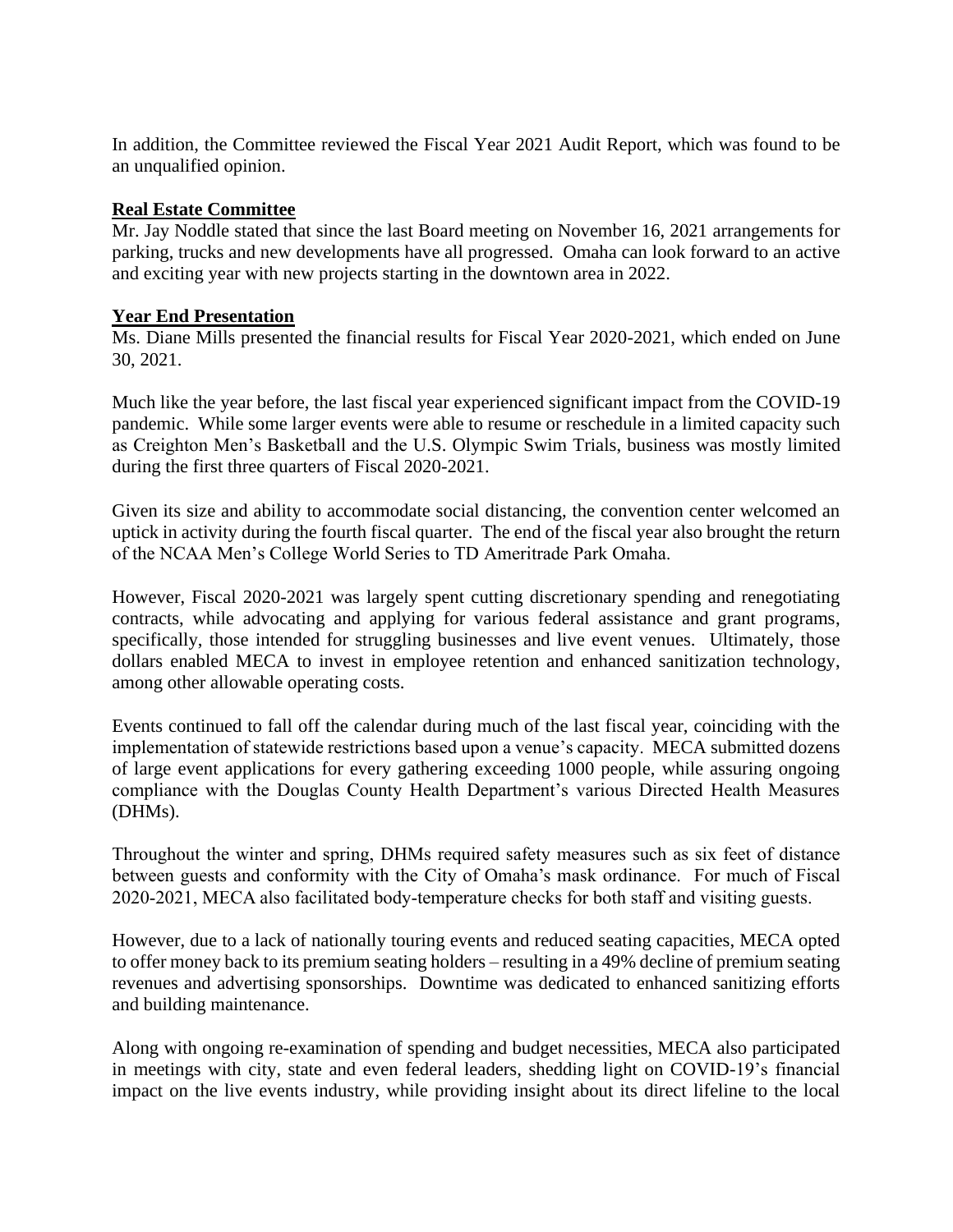economy. MECA continued to research available aid or grant programs after experiencing several consecutive months of unprecedented dormancy.

As a last resort, MECA was forced to temporarily furlough about 35% of its full-time staff.

After several lengthy application processes, MECA benefited from Paycheck Protection Program (PPP) loans, a Shuttered Venue Operators Grant made available through the Federal CARES Act, and some grant dollars distributed through both Douglas County and the State of Nebraska.

These funds were used for expenses compliant with federal regulations such as: employee (and their benefits) retention, investment in sanitizing systems, personal protective equipment (PPE), fixed operating costs and other expenses necessary to combat the pandemic. At this time, MECA has returned to full staffing and is still hiring for various positions.

Those sources for alternative funding and COVID-19 relief aid totaled about 13.2 million dollars, which were appropriately used in accordance with each program's specifications. These funds proved crucial in the preservation of MECA's operations and facilities, assuring their readiness to coordinate events on behalf of the City.

From July 2020 through March of 2021, CHI Health Center Omaha was able to host a reduced amount of limited capacity gatherings. Socially distanced crowds returned for events such as the rescheduled 2021 U.S. Olympic Swim Trials, Disney on Ice, Professional Bull Riding (PBR), the NSAA State Wrestling Tournament and a couple of graduation ceremonies, to name a few.

Additionally, the NCAA Division I Women's Volleyball Championship selected the CHI Health Center Omaha to host their entire tournament, utilizing both the arena and convention center.

The arena did not welcome back a full capacity crowd until August of this current Fiscal Year (2021-2022) when Blake Shelton returned to Omaha, reprising his canceled show from March of 2020.

The Creighton Men's Basketball team went from drawing some of the largest crowds in the country, to hosting substantially less fans during their 2020-2021 season.

Attendance slowly crept upwards as the season progressed, starting with just about 10% of arena capacity, initially limited to the athletes' immediate family members. Creighton welcomed a slightly larger audience by the time their annual 'pink-out' game rolled around, and consistently accommodated social distancing in accordance with the Health Department's DHMs.

According to Creighton, the Bluejays have consistently drawn more than 141,000 fans per season to CHI Health Center Omaha, with last season being the only exception.

The CHI Health Center Omaha convention center was quicker to resume business in Fiscal 2020- 2021 due to its ability to host smaller-format meetings and intimate in-person gatherings. During the fiscal year, over 100,000 guests utilized MECA's meeting and exhibition space for events such as the 66th Annual O'Reilly World of Wheels and the Home and Garden Show.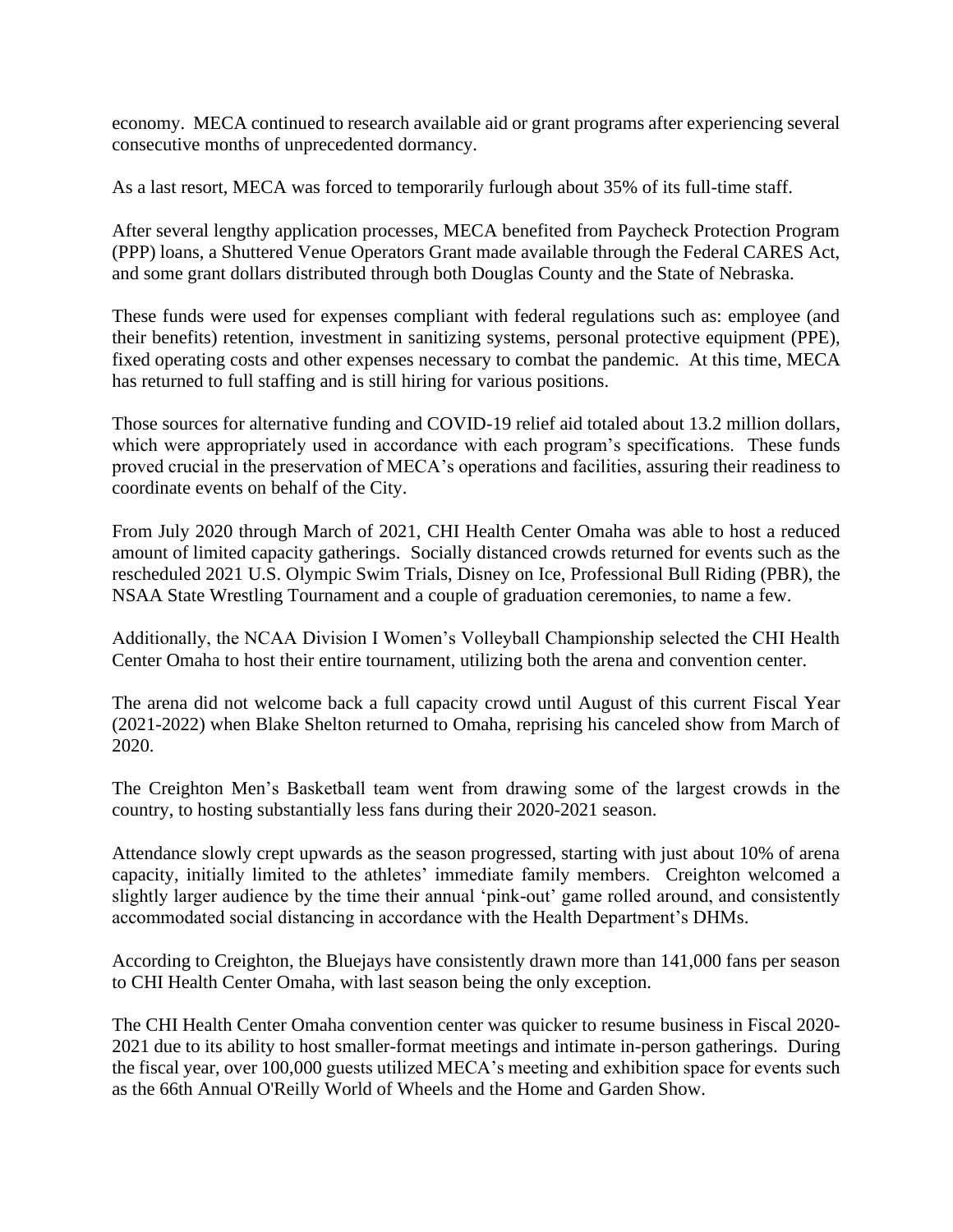While remaining in compliance with ongoing DHMs, the convention center accumulated 73 event days, 19 of them being citywide event days.

Fortunately, many organizers opted to reschedule (instead of cancel) their events with MECA. Business in the convention center is notably returning to pre-pandemic levels, with bookings secured well into 2022, 2023 and beyond.

Turning to finances, before Tri-Park Construction Funding, MECA still managed to earn \$23.2 million in revenues during 2020-2021, a 3.1% decrease over prior year. MECA's revenues help cover employee wages and other operating costs as well as updates to facilities.

Fiscal 2020-2021 resulted in \$224,000 net profit before depreciation and amortization. Last year's figure, for reference, was \$178,000 in profits. Both years were negatively impacted by pandemic conditions which suspended operations and shuttered MECA-managed facilities.

Fiscal 2020-2021 was another complicated year for TD Ameritrade Park Omaha; the Creighton Bluejays baseball season endured multiple cancelations due to both weather and COVID-19 testing protocols. The biggest surprise came just weeks before the Division I Men's College World Series. In late May, the NCAA decided to permit full capacity at the 2021 Championship, breaking attendance records and crowning a first-time title winner, Mississippi State.

An uptick in activity towards the end of Fiscal 2020-2021 allowed MECA to distribute \$4.7 million dollars in TD Ameritrade Park Omaha profits with our stadium partners. As a reminder, MECA receives an annual management fee to operate the facility.

In this current fiscal year (2021-2022), Charles Schwab Corporation officially announced the ballfield's new name after their 2020 acquisition of TD Ameritrade. Effective this year, the downtown ballpark will be called Charles Schwab Field Omaha. MECA will help to oversee extensive rebranding efforts in the coming months.

One part of MECA's operations that experienced minimal disruption in Fiscal 2020-2021 was The RiverFront project.

Designs for permanent park amenities have been successfully finalized. Local and national interest remains consistent and positive for the project; with people from all over watching this state-ofthe-art space take shape in the heart of downtown Omaha.

Gene Leahy Mall, Lewis & Clark Landing and Heartland of America Park are all steadily progressing on their individual timelines, with Gene Leahy Mall at The RiverFront reopening this summer.

During Fiscal 2021, \$59.3 million of The RiverFront's construction budget was spent on demolition, grading, utilities, and amenities work, creating important and iconic elements throughout the parks.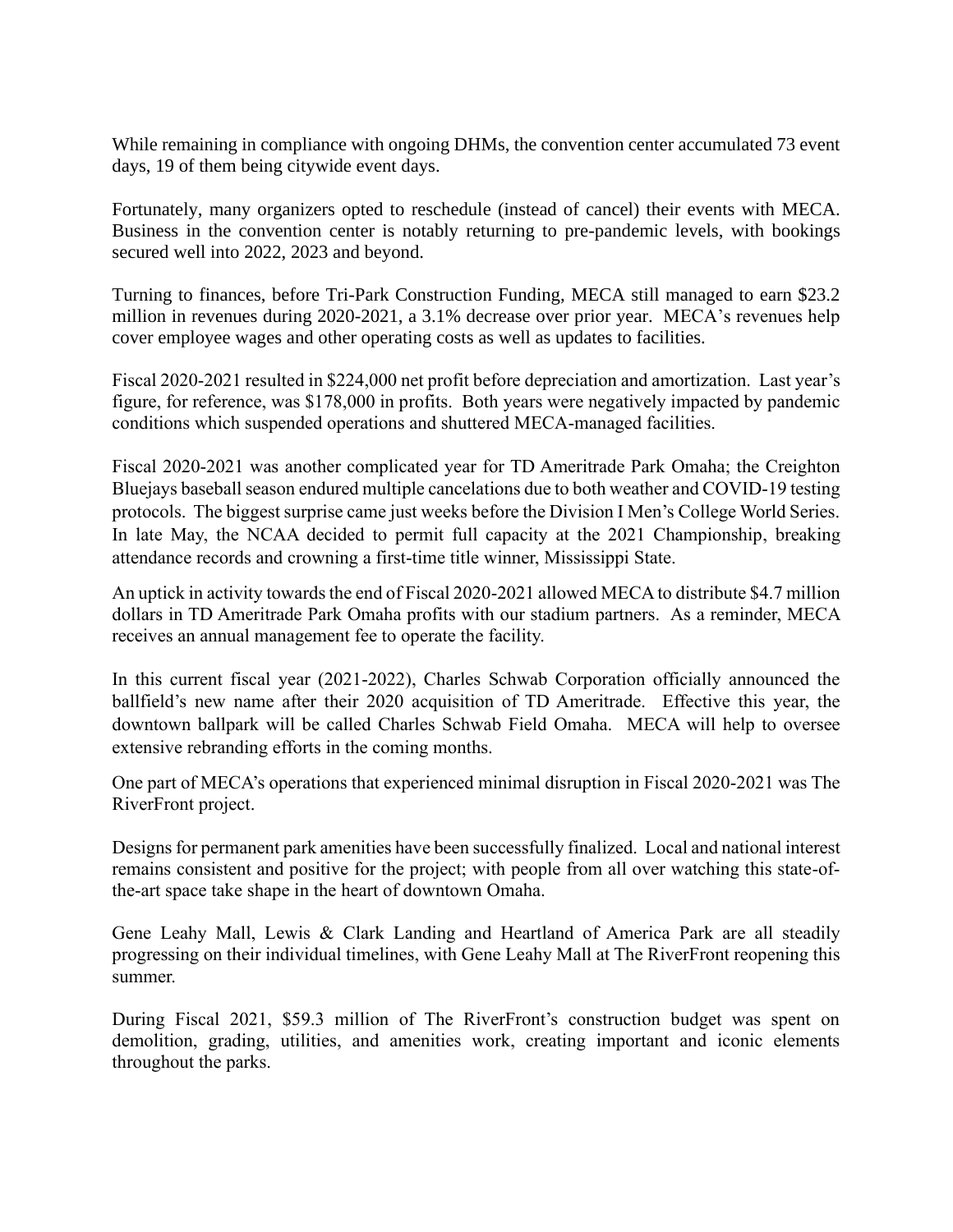The construction and design teams continue to effectively and efficiently coordinate efforts for this monumental project.

Many of the events, exhibitions and meetings that postponed last fiscal year have opted to reschedule at MECA's facilities in 2022 and beyond. Following Blake Shelton's sold-out performance in August, artists such as Dan and Shay, Eagles and James Taylor have returned to the CHI Health Center Omaha arena, with more sold-out shows from Morgan Wallen, Billie Eilish and Greta Van Fleet still to come this year.

Additionally, the grand reopening of Gene Leahy Mall at The RiverFront is just months away, on Memorial Day weekend. It will be complete with a ribbon cutting and weekend full of free events and programming for community enjoyment.

While rebound has been slow and uncertain, MECA continues to accommodate the individual needs, requirements, and expectations of each visiting show. A gradual resumption of events seemingly indicates the return of MECA's industry, as we continually work to fill vacant positions throughout our operations.

In closing, Fiscal 2020-2021 was another challenging year, but with fiscal responsibility and diligent pursuit of alternative funding sources MECA was able to preserve its workforce, complete facility-wide safety and sanitization efforts and assure ongoing maintenance of these important city assets.

Planning for the future continues with marquee events such as the NCAA Division I Women's Volleyball Championship next winter and multiple citywide conferences. If trends continue, MECA may soon be on track for another record year.

### **Contract Approvals:**

Chairwoman Duren indicated there is one contract requiring Board approval.

### Technology International, Inc.

**RESOLVED,** that the Agreement between MECA and Technology International, Inc. for the purchase of thirteen portable outdoor tents, side panels and anchor equipment for use at TD Ameritrade Park Omaha, as more fully described on the attached summary, is hereby approved, and Roger Dixon as President/CEO is authorized on behalf of MECA to execute the Agreement following its finalization in a form reasonably approved by counsel.

Chairwoman Duren invited public and Board comment and asked for a motion.

Moved by Mr. Gray seconded by Mr. Kelley.

### Motion carried: 5-0 **Next Board Meeting**

The next Board of Directors Meeting is scheduled for Tuesday, February 8, 2022, at 1:15 p.m. in the MECA Board Room.